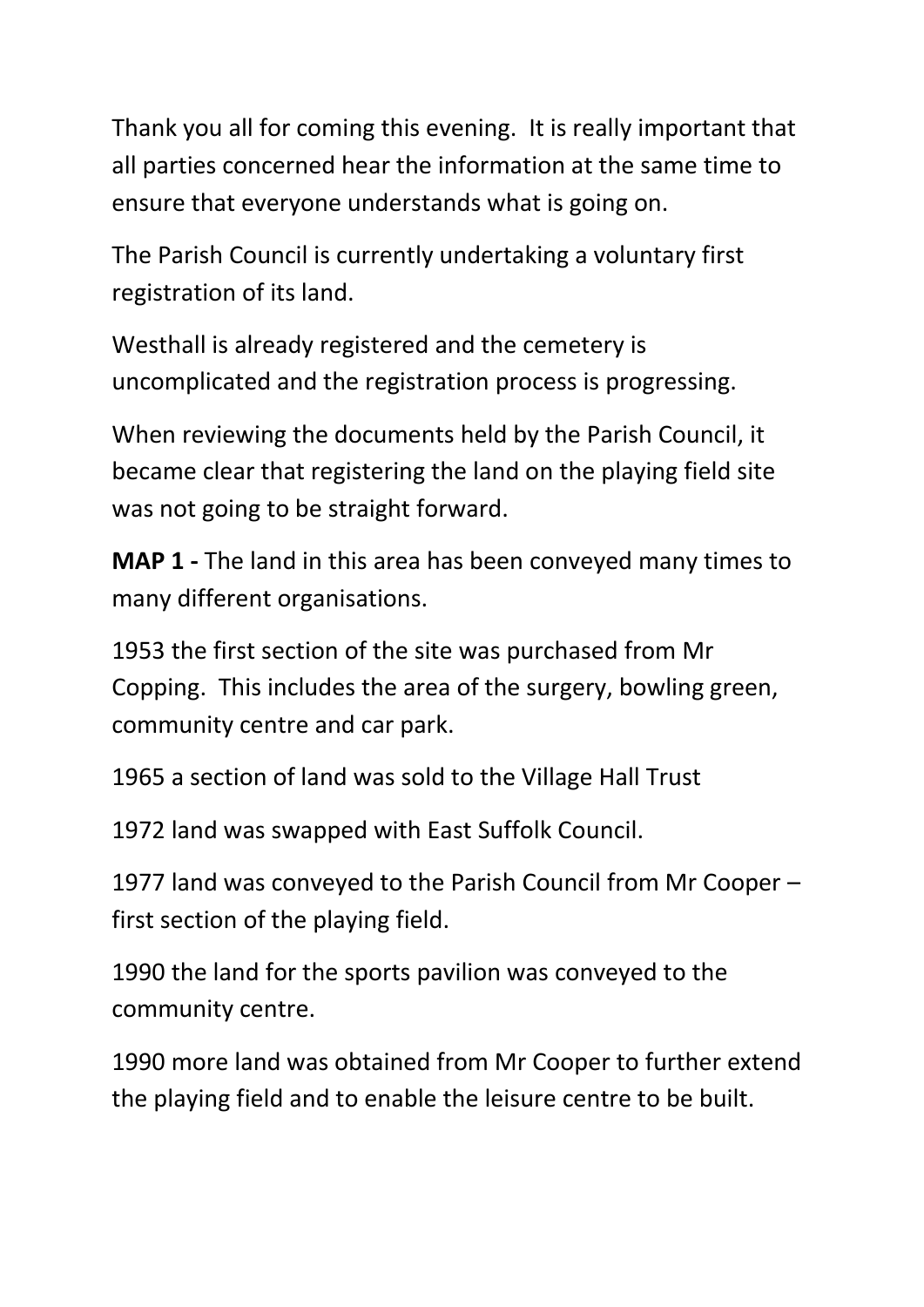All of the transactions, bar one, are easy to trace with full documentation that will allow first registration of the land.

The information that has come to light and the purpose of this briefing session is the land swap in 1972.

**MAP 2** – this map shows the land that was swapped between the Parish Council and the East Suffolk Council. The yellow being given for the fire station in return for the blue which became the tennis courts.

**MAP 3 -** shows the area a little more clearly. This map is taken from land registry as the fire station and land are registered to Suffolk County Council.

The difficulty with this matter is that the land swapped by the Parish Council in 1972 had already been conveyed by the Parish Council to the Village Hall Trust in 1965. This matter is confirmed with the following extract of the Parish Council minutes of 14<sup>th</sup> April 1969: *"The factor emerged from these deliberations were that the land the County Council required had already been designated to the Village Hall Committee."* This is further supported by a letter dated  $12^{th}$  February 1970 from the Parish Council's solicitor Dawson, Butters & Rubery: *"According to the Deeds a piece of land at the north eastern corner was sold off to the Trustees of the Stradbroke Village Hall on the 1st March 1965."*

Go back to MAP 2 The maps attached to the conveyance documents are not large but it can be clearly seen that the northern boundary does not change and the reading room is the only point of reference.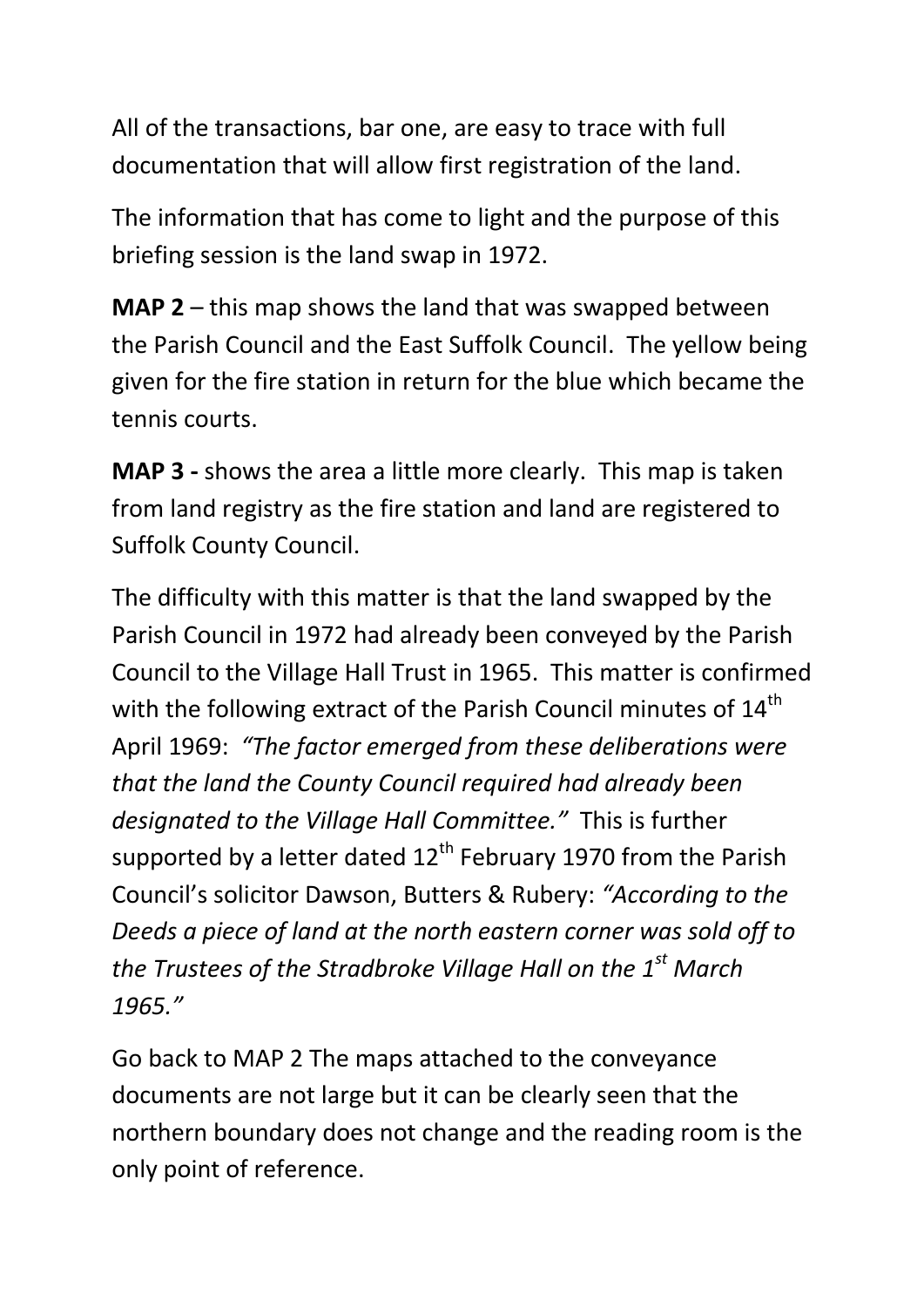(MAP 3)Reference to the piece of land to be sold to the Village Hall Trust is made in the Parish Council minutes of 4<sup>th</sup> December 1961 which state the following: *"The Council had met on the Playing Field and discussed the proposed plot of ground that was going to be allocated for the site of the proposed Village Hall. This site was a straight line from the southern gate post to the southern tennis court boundary."* The tennis courts at this time being situated somewhere on the carpark/sports pavilion land.

As there is no evidence in the Parish Council records that the land was conveyed back to the Parish Council, the Council's legal adviser has indicated that they are therefore unable to register the land in the Parish Council's name. If the Parish Council does not own the land, then the lease with the Tennis Club is not valid.

The proposal from the legal adviser is as follows.

**MAP 4 -** the land highlighted in yellow can be registered to the Parish Council as ownership can be legally established.

The recommendation is that the Stradbroke Sports and Community Centre undertakes a voluntary first registration of the land they own on the site **MAP 5**.

The main purpose of this briefing meeting is to advise all concerned of the information that has come to light and to ask whether any group can find evidence in their records of the land sold to the Village Hall Trust in 1965 ever being legally conveyed back to the Parish Council before the swap was undertaken in 1972.